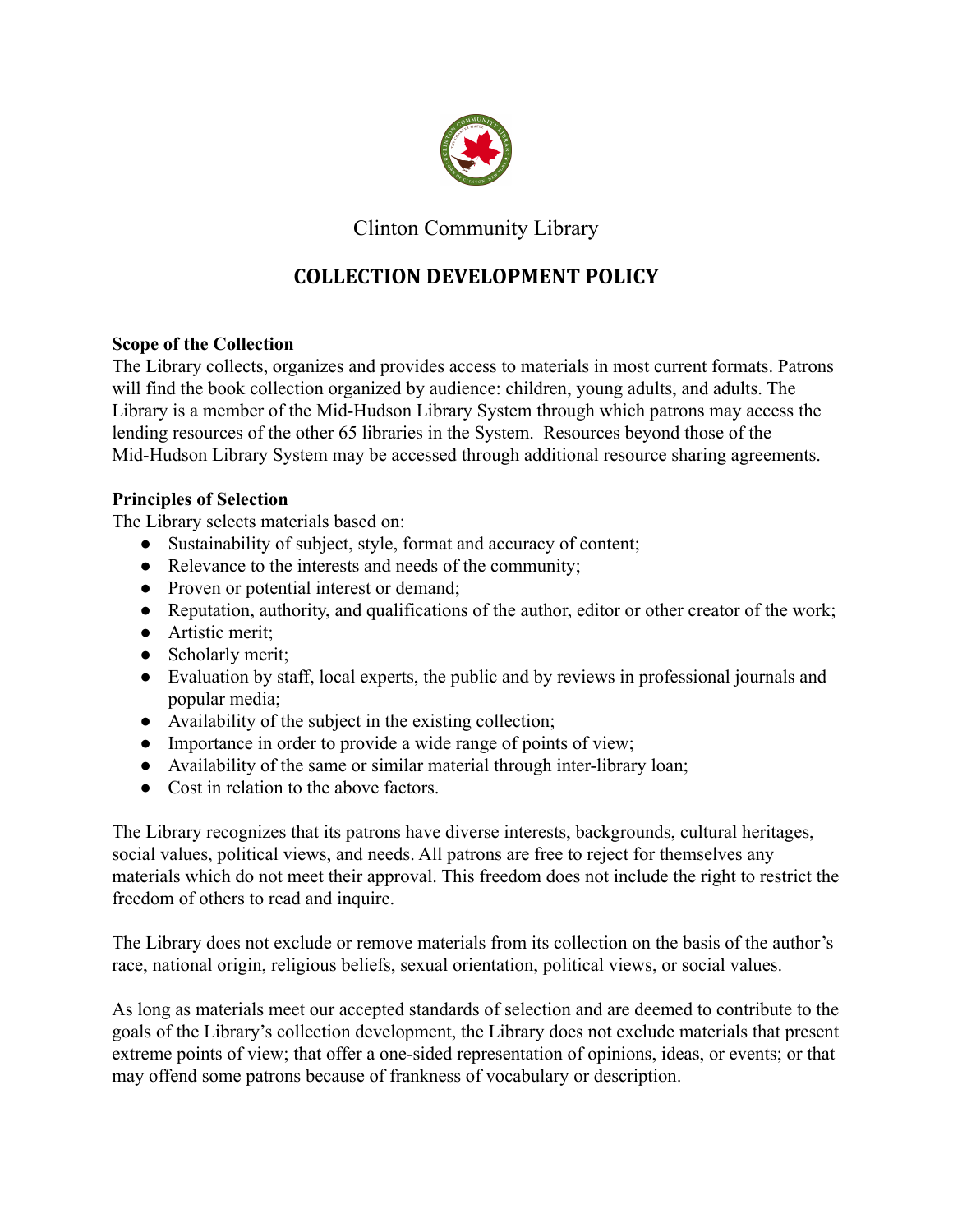The Library excludes materials that present derogatory stereotypes as valid representations. However, it may include materials that authentically portray a period or way of life characterized by stereotypical thinking and materials that present the prejudices of real or fictional characters. Materials recognized as classics are considered acceptable even if they contain passages that are widely viewed as objectionable by current standards.

The Library does not select, retain, or remove materials on the basis of anticipated approval or disapproval of any group of patrons, but solely on the basis of the standards stated in this policy.

Library materials will not be marked or identified to show approval or disapproval of their contents. All patrons will have free access to all materials, and no materials will be sequestered (except items that need protection because of rarity, cost, susceptibility to loss, fragility, or unsuitability of format for heavy use).

The Library does not restrict the selection of materials because of the possibility that some minors may obtain materials that their parents or guardians consider inappropriate nor does it deny minors access to any materials in the collection. The Library does not stand in loco parentis; if parents or guardians do not want their children to have access to certain Library materials or services, it is their responsibility to advise their children. The Library has a professional obligation to provide equal access to all Library resources for all Library users.

The Library has adopted and declared that it will adhere to and support the American Library Association's Library Bill of Rights, Free Access to Libraries for Minors, and the [Freedom to](http://starrlibrary.org/freedom-to-read-statement/) [Read Statement.](http://starrlibrary.org/freedom-to-read-statement/) The content of these documents is understood to be part of this policy.

#### **Requests for the Acquisition of Items**

Patrons may request that the Library acquire specific items. The Library will consider the request in terms of the principles, goals and standards set forth in this policy.

#### **Methods of Acquisition**

In addition to purchasing materials, the Library augments its collection through grants and donations.

The Library welcomes gifts that support its mission and are in accordance with its collection policy. Based on Library needs, availability of space and other considerations, gifts may be accepted in whole or part, or may be declined. The Director reserves the right to determine the suitability of proposed gifts. The Library receives gifts with the understanding that ownership transfers to the Library and it reserves the right to determine the retention, location, cataloging, use and disposition of gifts.

Donors should bear in mind that the Library is unable to accept materials that contain outdated or inaccurate information, are in poor physical condition or require special care or environmental control, or gifts with donor-stipulated conditions that restrict their use or interfere with the Library's right to determine their location or disposition.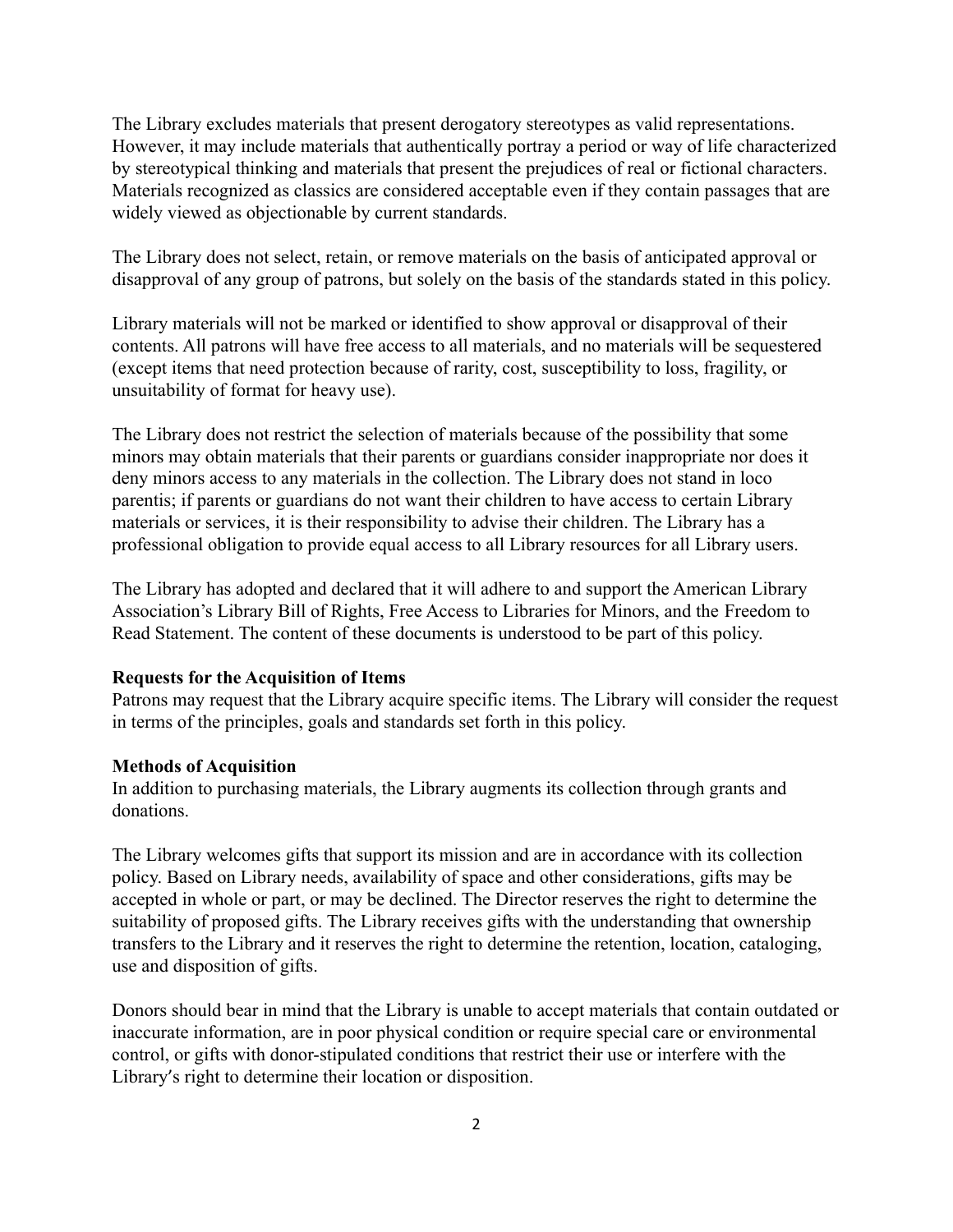#### **Materials for Temporary Use or Display**

The Library sometimes accepts collections, works of art, exhibits and other items for temporary use or display at the complete discretion of the Library Director. The Library will make reasonable efforts to preserve and protect loaned materials, but all items are placed in the Library at the lender's own risk. The Library assumes no responsibility for loss, damage, or theft of any item on loan. The lender must sign a copy of the attached Library Loan Release Form before the Library will accept any item for temporary use or display.

#### **Collection Maintenance**

The Library maintains the quality of the collection by retaining or replacing essential materials and by removing items that are outdated, damaged or worn out, no longer in demand, or unneeded duplicates.

The Library does not automatically replace all items that are removed because of loss or damage. Prime considerations in the decision to replace items include the number of duplicate copies needed to meet circulation demand, availability of newer or more authoritative material, presence of similar material in the collection, and community interest. Some older or worn material may be retained, such as classics, one-of-a-kind or irreplaceable items, collectors' items, award-winning children's books, items in the local history collection, items that provide special coverage of a field, and items that are consistently in demand.

Items removed from the collection may be sold, given away, recycled, discarded, or otherwise disposed of at the discretion of the Library.

#### **Challenge of Library Materials**

This policy defends the freedom to read, view, and hear. No material shall be removed from the collection except under the procedure given here.

Patrons who object to the presence of certain materials in the collection and who are unwilling to accept that the inclusion of these materials conforms to the goals, principles, and standards outlined in this policy may submit a Challenge of Library Materials form to the Library Board of **Trustees** 

For a challenge to be considered the complainant must be properly identified on the fully completed form, be a resident of the Library's chartered jurisdiction and hold a valid borrower's card.

No action shall be taken before the challenge is brought before the Board. Challenged material shall not be removed until a final decision to do so is made by the Board.

The Library will not consider the removal of an item on grounds of obscenity or for any other reason covered by law unless a court of competent jurisdiction has ruled against the law. An item will be considered for removal only once in a twelve-month period.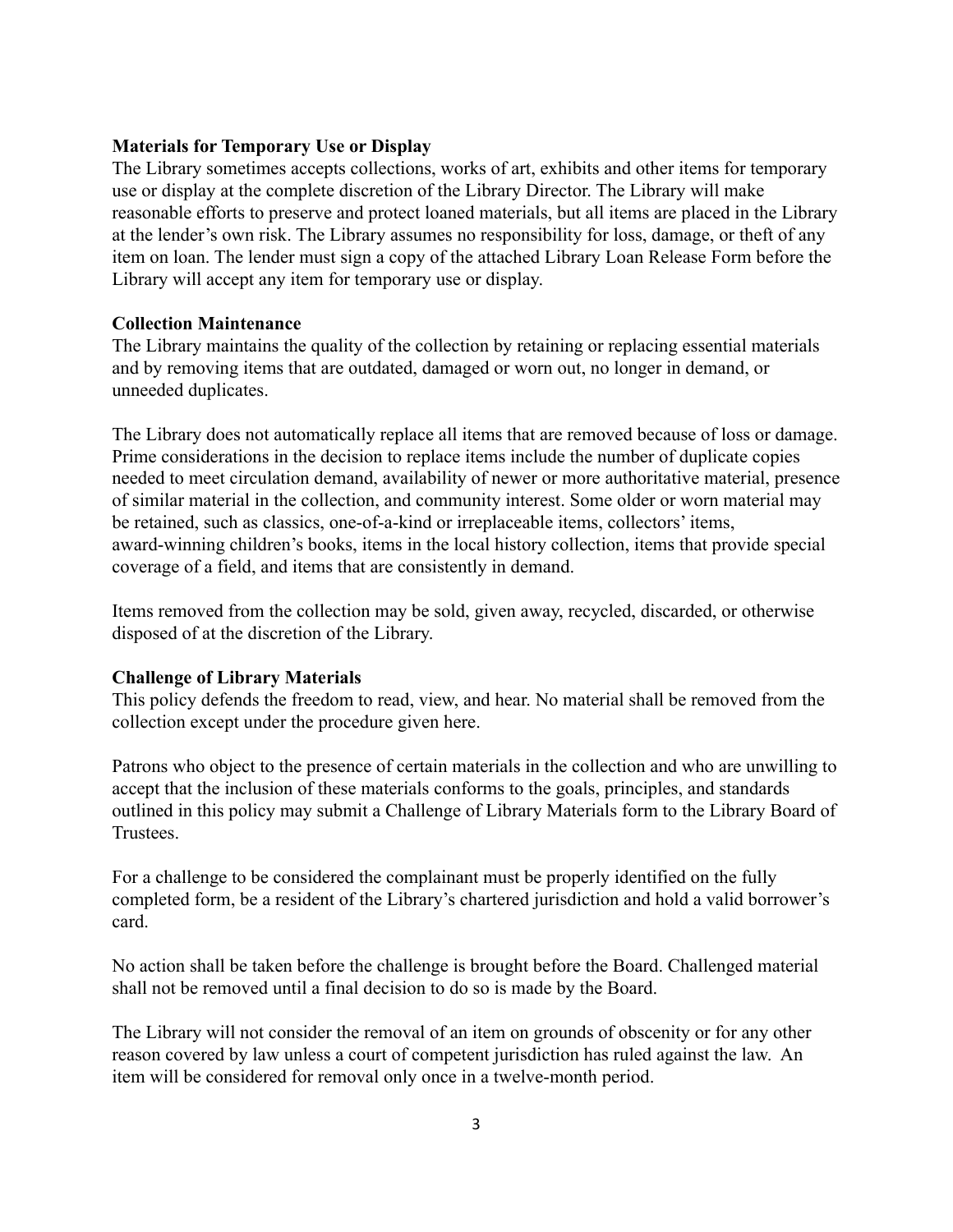The Board will consider the challenge at the meeting of the Board following the receipt of the form. The Board will read and examine the challenged material, consider the specific objections voiced by the complainant, weigh the values and faults of the material as a whole in itself and in relation to the collection, and, if necessary or desired, solicit advice and opinion from other Library directors and Boards, the Mid-Hudson Library System, the American Library Association Office for Intellectual Freedom, and the New York State Intellectual Freedom Committee. The Board will issue a written report within ninety days of the receipt of the challenge containing its decision and recommended action regarding the challenged material.

**Approved by the Clinton Community Library Board of Trustees on January 13, 2015. Reviewed by the Clinton Community Library Board of Trustees on March 14, 2016. Updated by the Clinton Community Library Board of Trustees on Nov 8, 2021 .**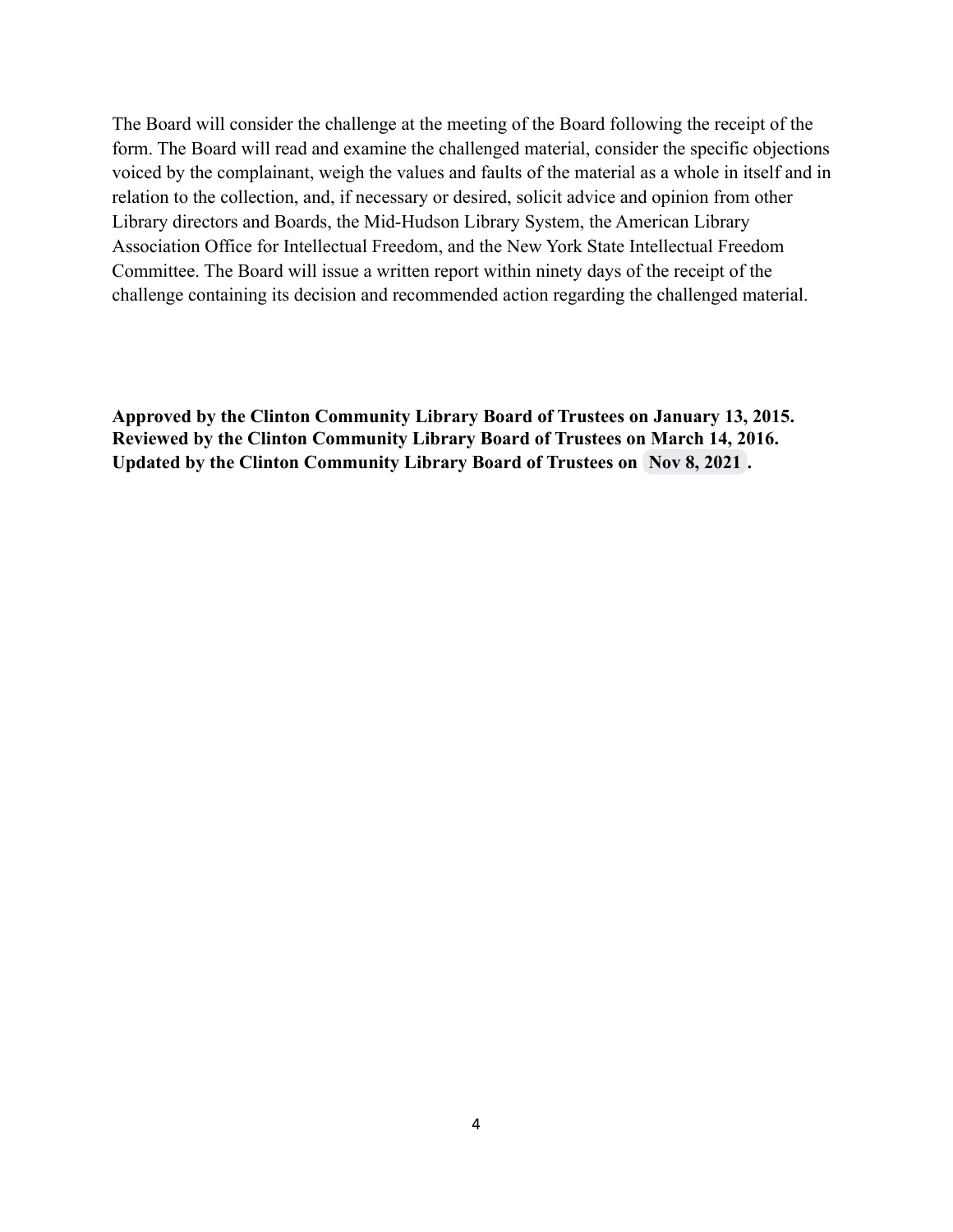

Clinton Community Library

## **LIBRARY LOAN RELEASE FORM**

I hereby lend the following items to the Clinton Community Library for the period stated. I release the Library from responsibility for the loss, damage, or destruction of the items while they are in the possession of the Library.

Loan to extend from to to

Items loaned (continue on back of page, if necessary):

| Date <u>______________</u> |  |
|----------------------------|--|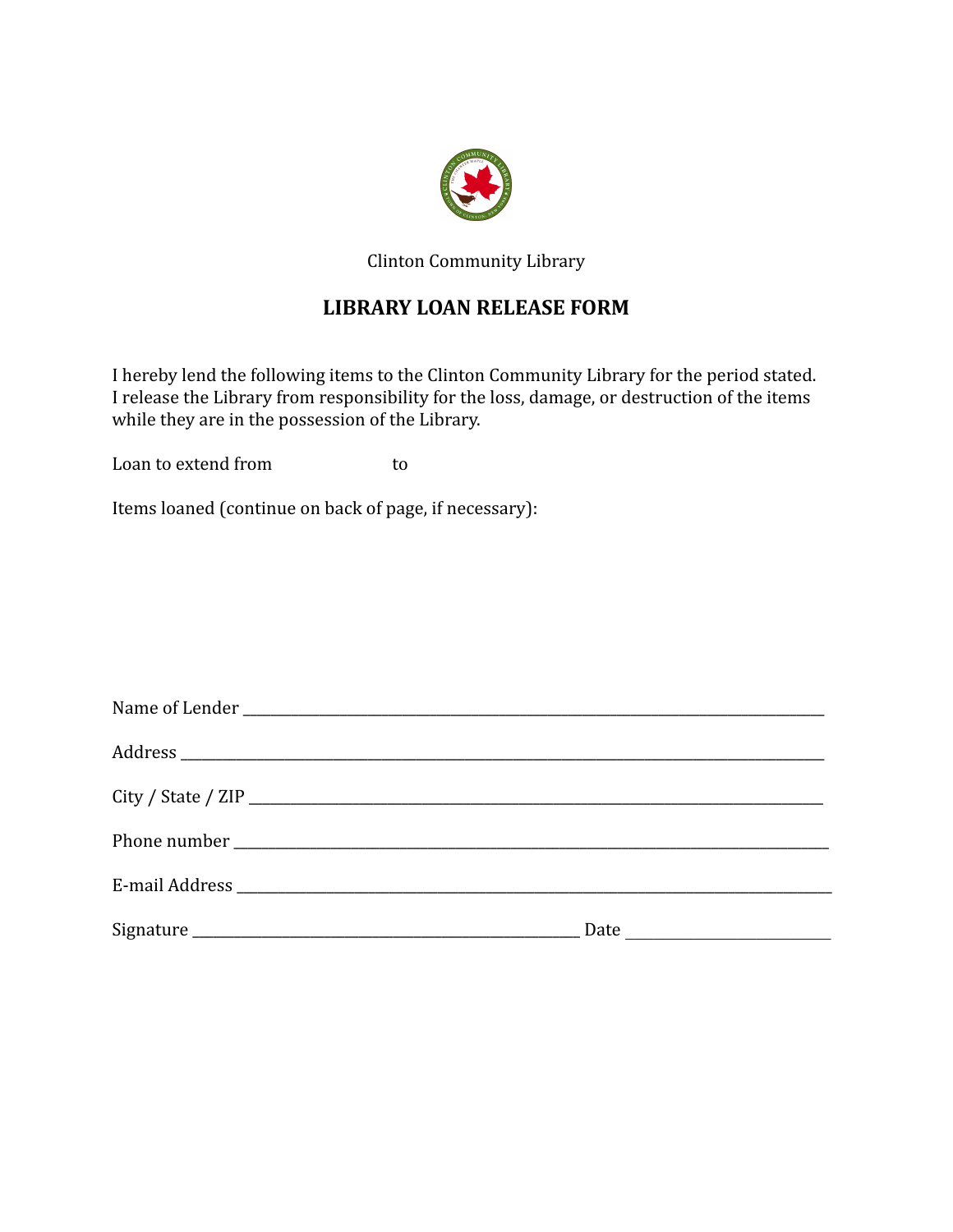

Clinton Community Library

## **CHALLENGE OF MATERIALS FORM**

Please fill out completely and return to the Library Director.

Are you making this challenge as an individual or as the representative of an organization?

If you are speaking on behalf of an organization, give the name and address of the organization and identify your role in the organization.

Type of item you are challenging (fill out a separate form for each item challenged):

- Book
- Audio
- DVD
- Magazine
- Newspaper
- Other

Title of item Author Publisher/Distributor/Producer Date of publication